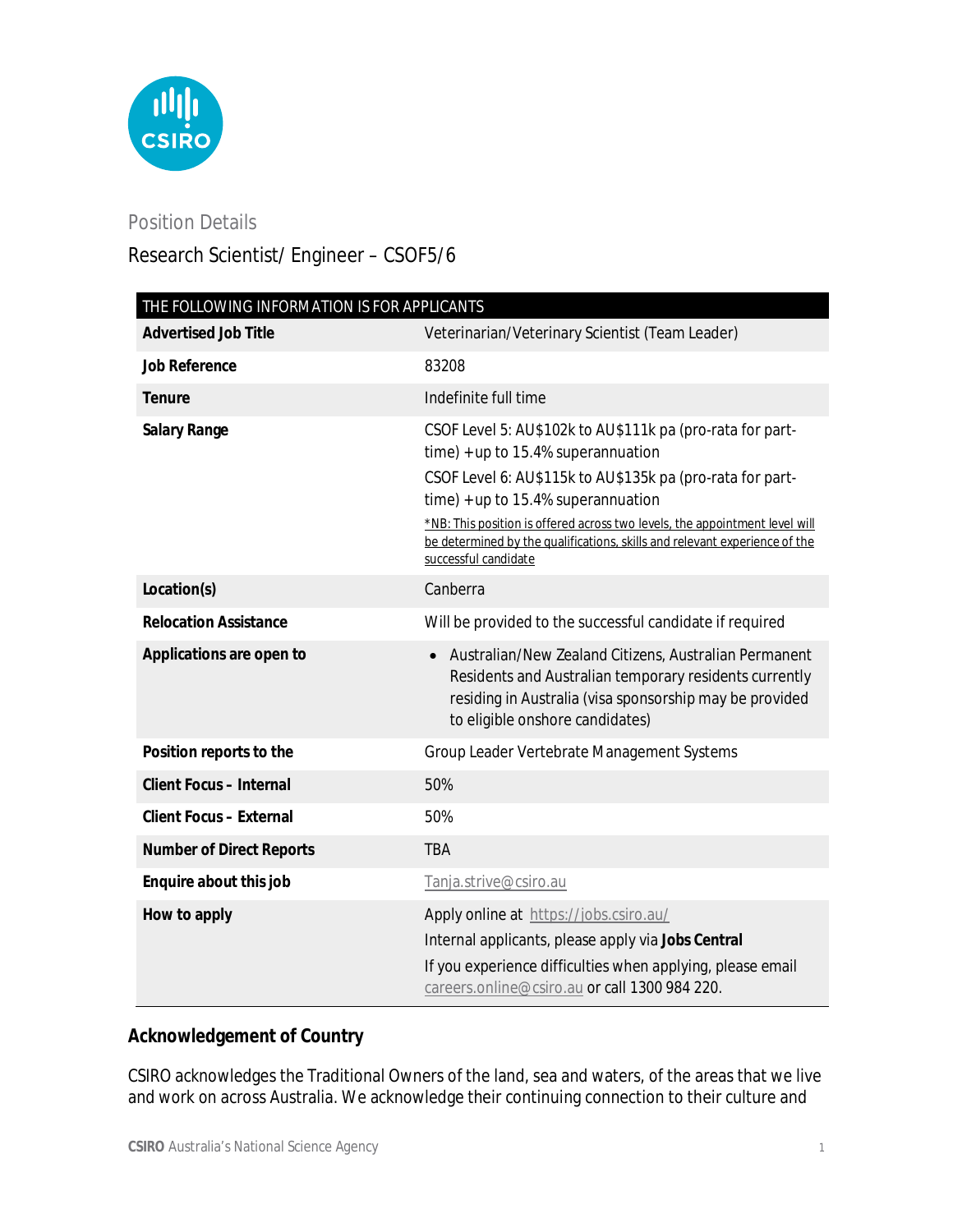pay our respects to their Elders past and present. View our *vision towards reconciliation*.

### **CSIRO Health & Biosecurity (H&B)**

We undertake world-class multidisciplinary science, develop relevant IP and deploy innovative solutions through our national and global networks to address the complexity and interdependencies of human, animal and environmental health and biosecurity challenges across Australia and the world. We work with a diverse range of people and partners that span Australia and 25 countries, fostering a shared vision to create measurable economic, environmental, and social impact.

Health & Biosecurity's portfolio of work drives impact through three key impact areas:

- Increasing Australia's preparedness and responsiveness to health and biosecurity threats
- Accelerating the technologically and digitally driven transformation of Australia's healthcare and biosecurity systems
- Improving the health and wellbeing of all Australians

## **H&B – Biosecurity Program and the Vertebrate Management Systems Group**

The Biosecurity Program in CSIRO Health & Biosecurity works to mobilise science and technology to support preparedness and response to biosecurity risks to agriculture and the environment. The Vertebrate Management Systems Group Weed the Program is mostly Canberra based, research across this group encompasses a range of fields from virology, ecology, genomics, viral and genetic biological control, and management of animal and insect pests of agricultural and environmental significance.

#### **Role Overview**

CSIRO's mandate is to deliver world-class research that provides innovative solutions for industry, government and the community. Staff at this level use their considerable professional expertise, knowledge of other disciplines and research experience and achievement to formulate, develop and complete an approved research program with general direction as to the aims of their activities. They demonstrate a considerable degree of originality, creativity and innovation in solving problems and introducing new directions and approaches. They identify and adapt quickly to changes in client needs and market directions. Using their knowledge of the clients' business and understanding of their underlying needs, they act as trusted advisors. They anticipate industry and/or community needs through client liaison and networking.

The Research Scientist/veterinarian and Team Leader will work with the Group Leader and other scientists within the Biosecurity Program to participate in existing projects investigating the biological control of rabbits and develop new approaches for innovations in the biological control of vertebrate pest management, including both classical and genetic biocontrol, which is an area of interest/growth for the group into the future. As a registered veterinarian and Team Leader, they will be responsible for the small animal facilities at CSIRO, including a domestic rabbit breeding colony, and lead a small team of animal carers and research projects officers.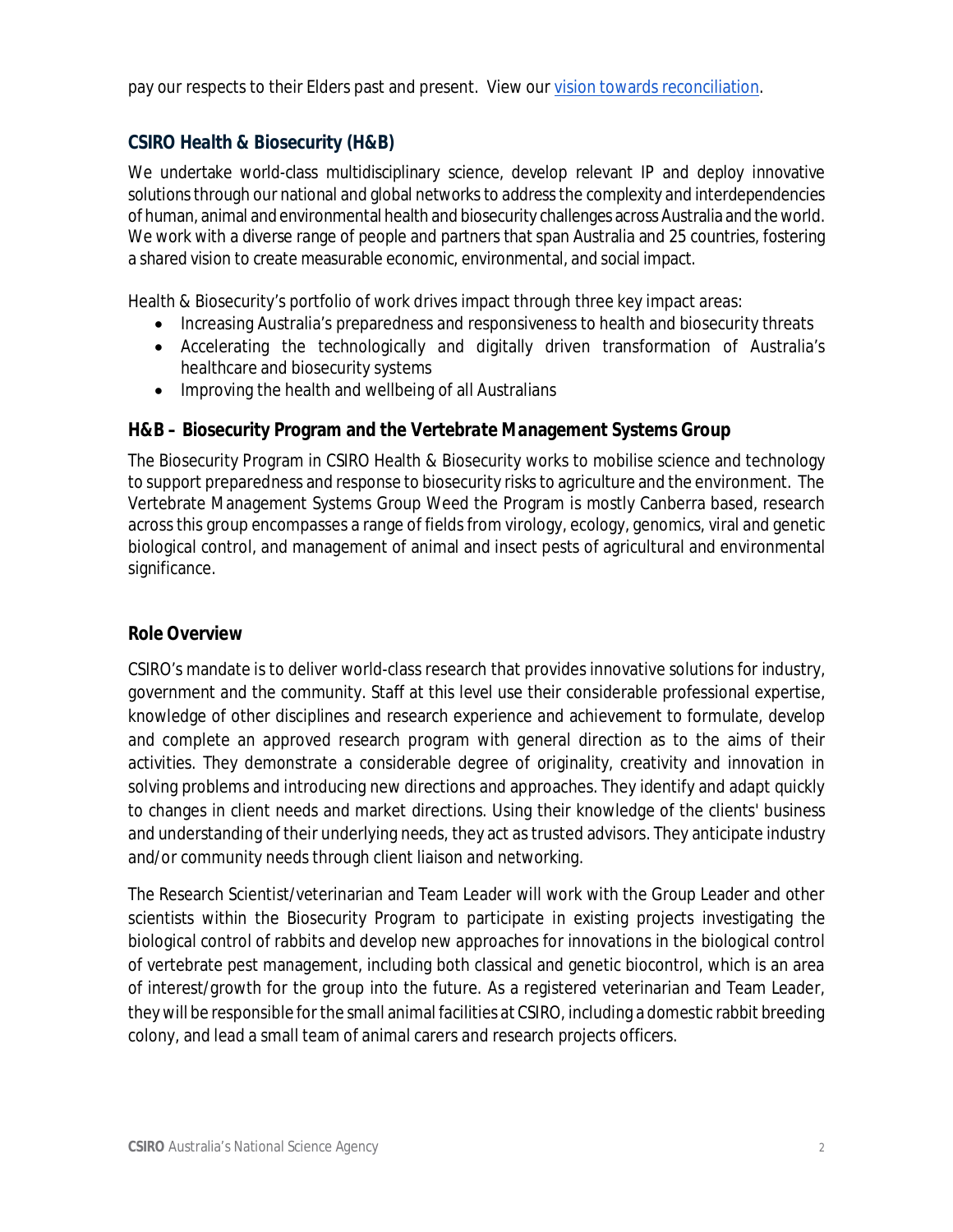## **Duties and Key Result Areas**

- Provide veterinary expertise in support of research projects involving animals including conducting animal husbandry procedures, experimental viral infections and/or other treatments, and monitoring and collecting biological samples.
- Provide advice on best practice breeding and colony management of research animals, including health monitoring programs.
- Provide appropriate clinical care, including monitoring and management of research animals.
- Maintain high levels of animal welfare and strive for improvement through innovation, astute observation, promotion of animal welfare principles and compliance with Animal Ethics Committee protocols and policies.
- Lead and develop a small team of staff (animal care and research projects officers and postdoctoral scientists)
- Develop, deliver and assess technical training procedures and resources for staff members involved in animal work, and maintain a training register
- In collaboration with other scientists in the team, develop and manage Animal Research Ethics Proposals for projects, including reporting.
- Liaise with the local biosecurity committee to implement PC2 certification and re-certification of the small animal facilities.
- In collaboration with other CSIRO Scientists, develop new project ideas/proposals investigating novel biological control approaches, including genetic biocontrol
- Strive for "Zero Harm" (physical and psychological) and actively promote a healthy, safe and environmentally sustainable workplace, in doing so model appropriate and professional behaviour in the workplace and manage people matters proactively
- Support the Research Group Leaders to build the long-term science capability to support the delivery of the Program's research and impact where it pertains to research involving animals

## **Selection Criteria**

#### **Essential Criteria**

- 1. A veterinary degree registrable with the relevant Veterinary Practitioners Registration Board.
- 2. Demonstrated track record in Research delivery with experience in preparing and presenting oral and written reports on research findings.
- 3. Demonstrated experience with writing animal ethics and human research ethics proposals and familiarity with relevant codes of practice.
- 4. Demonstrated experience in conducting animal research in Physical Containment (PC2) facilities
- 5. Proven ability to work productively and harmoniously in a team, with a good understanding of the basis of a successful team, and the ability to work independently as required.
- 6. Proven commitment to safeguarding and improving the welfare of animals, including knowledge of the Australian Code of Practice for the care and use of animals for scientific purposes.
- 7. Experience or willingness to participate in viral infection studies.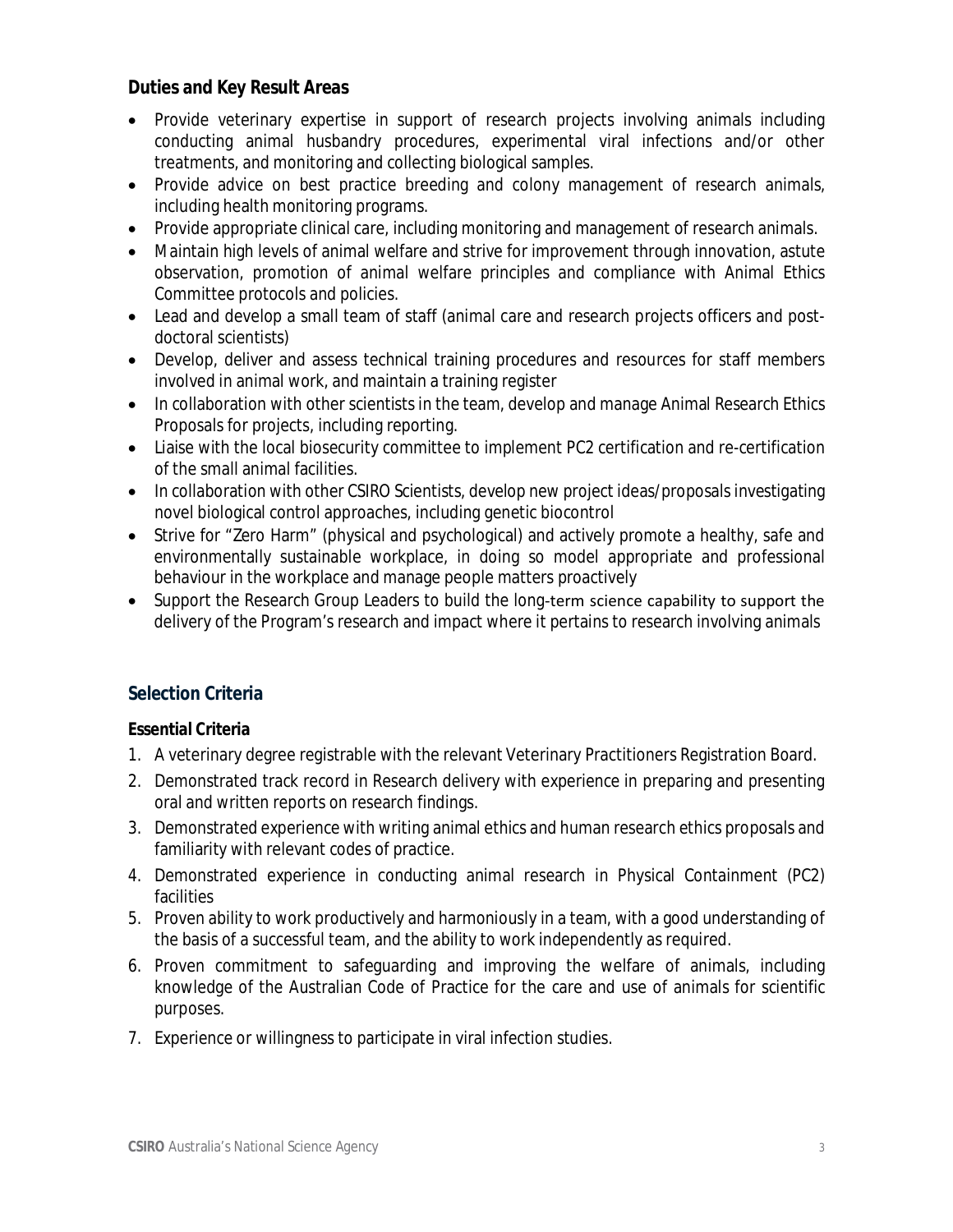#### **Desirable Criteria**

- 1. Experience in assisted reproductive technologies or a keen willingness to acquire these skills
- 2. Experience in managing small animal research and breeding facilities
- 3. Proven ability to develop and adapt veterinary and husbandry techniques for novel scientific procedures and varied animal species.
- 4. Experience reviewing and refining current processes, developing training resources, and conducting the training of animal techs and other relevant staff.
- 5. Experience in using databases (e.g. MS Access), data graphics (e.g. SigmaPlot) and undertaking statistical analysis (e.g. R statistical environment).

## **Required Competencies**

#### **CSOF5**

- **Teamwork and Collaboration:** Cooperates with others to achieve organisational objectives and may share team resources in order to do this. Collaborates with other teams as well as industry colleagues.
- **Influence and Communication:** Uses knowledge of other party's priorities and adapts presentations or discussions to appeal to the interests and level of the audience. Anticipates and prepares for others reactions.
- **Resource Management/Leadership:** Allocates activities, directs tasks and manages resources to meet objectives. Provides coaching and on the job training, recognises and supports staff achievements and fosters open communication in the team.
- **Judgement and Problem Solving:** Investigates underlying issues of complex and ill-defined problems and develops appropriate responses by adapting/creating and testing alternative solutions.
- **Independence:** Plans, sets and works to meet challenging standards and goals for self and/or others. Recognises where endeavours will make the most impact or difference, decides on desired outcome and sets realistic goals to reach this target.
- **Adaptability:** Copes with ambiguity or situations that lack clarity. Adapts readily to changing circumstances and new responsibilities (which may include activities outside own preferences) in the interests of achieving team objectives. Recognises the need for and undertakes personal development as a result of change.

## **CSOF6**

- **Teamwork and Collaboration:** Cooperates with others to achieve organisational objectives and may share team resources in order to do this. Collaborates with other teams as well as industry colleagues.
- **Influence and Communication:** Identifies critical stakeholders and influences them via an influential third party, for example through an established network, to gain support for sometimes contentious proposals/ideas.
- **Resource Management/Leadership:** Sets up and maintains effective and efficient work teams and manages performance and resources, to achieve objectives. Chooses appropriate management strategies and communication styles to maintain high levels of motivation and